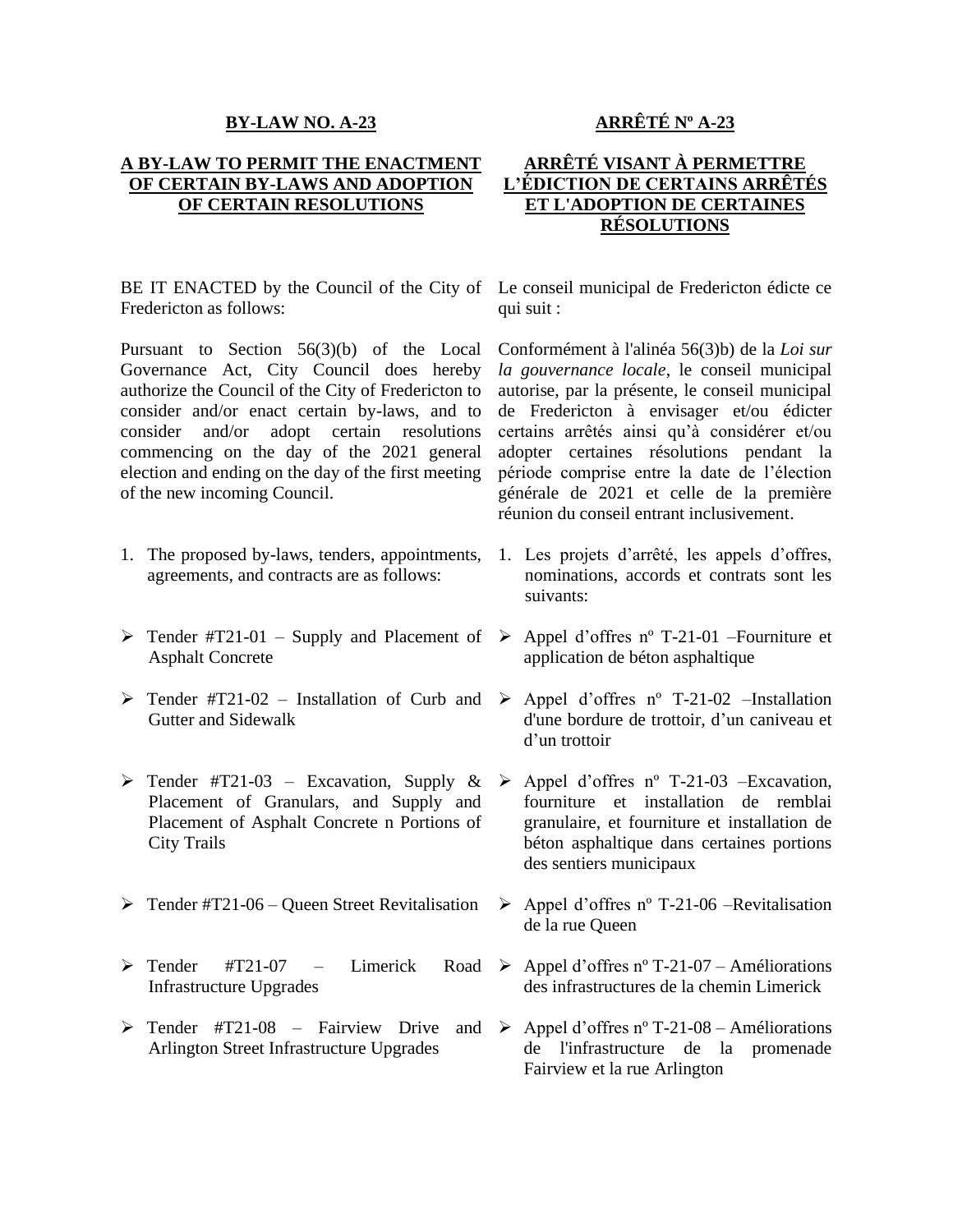- ➢ Tender #T21-09 Rookwood Avenue / Waggoners Lane Infrastructure Upgrades and Roundabout
- ➢ Tender #T21-11 Union Street Infrastructure ➢ Appel d'offres nº T-21-11 Améliorations Upgrades
- ➢ Tender #T21-14 Summer Street and Winter ➢ Appel d'offres nº T-21-14 Amélioration Street Infrastructure Upgrade
- $\triangleright$  Tender #T21-16 Brookside Infrastructure Upgrades – Phase II
- ➢ Tender #T21-17 Campbell Creek Dam Remnant Demolition and Channel Restoration
- $\triangleright$  Tender #T21-18 Hillcourt Infrastructure Upgrades, Phase III
- $\triangleright$  Tender #T21-19 McAdam Avenue &  $\triangleright$  Appel d'offres n° T-21-19 Améliorations Wilkins Avenue Infrastructure Upgrades – Phase II
- ➢ Tender #T21-21 Wilsey Road Infrastructure ➢ Appel d'offres nº T-21-21 Améliorations Upgrades
- ➢ Tender #T21-22 Canada Street Infrastructure ➢ Appel d'offres nº T-21-22 Améliorations Upgrades
- $\triangleright$  Tender #T21-23 Lilac Crescent  $\triangleright$  Appel d'offres n° T-21-23 Amélioration Infrastructure Upgrades
- ➢ Tender #T21-24 Rankine Street, Chippin Court and Tims Court Infrastructure Upgrades
- ➢ Tender #T21-25 Barrett Water Treatment ➢ Appel d'offres no T-21-25 –Mise à niveau Plant Electrical Upgrades
- $\triangleright$  Request for Proposal P25-08 Agency of  $\triangleright$  Demande de propositions P-25-08 Record
- ➢ By-law No. Z-5.220, A By-law to Amend Bylaw No. Z-5, A Zoning By-law for The City of Fredericton – 209, 215 Regent Street
- $\triangleright$  Appel d'offres n° T-21-09 Améliorations de l'infrastructure et rond-point de l'avenue Rookwood et allée Waggoners
- de l'infrastructure de la rue Union
- des infrastructures des rues Summer et Winter
- Drive ≻ Appel d'offres nº T-21-16 Améliorations de l'infrastructure de la promenade Brookside, Phase II
	- ➢ Appel d'offres nº T-21-17 Démolition des vestiges du barrage de Campbell Creek et restauration du chenal
- Drive ≻ Appel d'offres n° T-21-18 Améliorations de l'infrastructure de la promenade Hillcourt, Phase III
	- des infrastructures de l'avenue McAdam e l'avenue Wilkins
	- des infrastructures de la chemin Wilsey
	- des infrastructures de la rue Canada
	- des infrastructures du Croissant Lilac
	- $\triangleright$  Appel d'offres n° T-21-24 Améliorations des infrastructures de la rue Rankine, la cour Chippin et la cour Tims
	- de la station de traitement d'eau Barrett
	- Agence de référence
	- ➢ Arrêté Nº Z-5.220, Arrêté modifiant l'arrêté nº Z-5 relatif au zonage de The City of Fredericton – 209, 215, rue Regent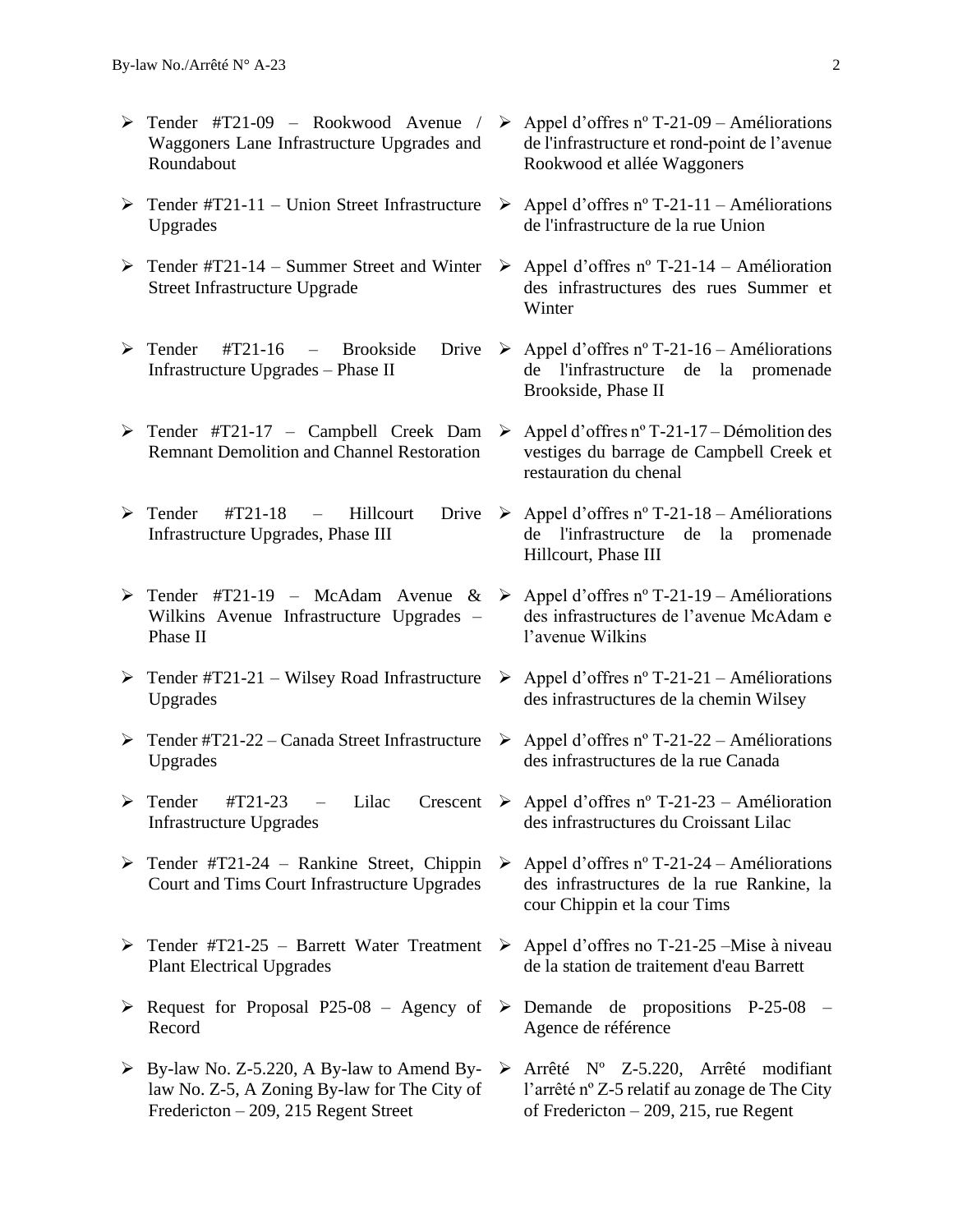- ➢ By-law No. Z-5.221, A By-law to Amend Bylaw No. Z-5, A Zoning By-law for The City of Fredericton – 631 Charlotte Street
- $\triangleright$  By-law No. Z-5.222, A By-law to Amend Bylaw No. Z-5, A Zoning By-law for The City of Fredericton – 251 Greenwood Drive
- $\triangleright$  By-law No. Z-5.223, A By-law to Amend Bylaw No. Z-5, A Zoning By-law for The City of Fredericton – 82 Sunset Boulevard
- ➢ By-law No. Z-5.224, A By-law to Amend Bylaw No. Z-5, A Zoning By-law for The City of Fredericton – 119 Saint Mary's Street
- $\triangleright$  By-law No. Z-5.225, A By-law to Amend Bylaw No. Z-5, A Zoning By-law for The City of Fredericton – 25, 45, 50  $\&$  65 Gordon Street
- $\triangleright$  By-law No. Z-5.226, A By-law to Amend Bylaw No. Z-5, A Zoning By-law for The City of Fredericton – 3519 & 3525 Woodstock Road
- $\triangleright$  By-law No. Z-5.227, A By-law to Amend Bylaw No. Z-5, A Zoning By-law for The City of Fredericton – 400 Two Nations Crossing
- $\triangleright$  By-law No. Z-5.228, A By-law to Amend Bylaw No. Z-5, A Zoning By-law for The City of Fredericton – 181 Ross Terrace
- ➢ By-law No. Z-5.229, A By-law to Amend Bylaw No. Z-5, A Zoning By-law for The City of Fredericton – 79 & 81 Cliffe Street
- ➢ By-law No. Z-5.230, A By-law to Amend Bylaw No. Z-5, A Zoning By-law for The City of Fredericton – 984 Prospect Street
- $\triangleright$  By-law No. Z-5.231, A By-law to Amend Bylaw No. Z-5, A Zoning By-law for The City of Fredericton – 295 Neill Street
- ➢ Arrêté Nº Z-5.221, Arrêté modifiant l'arrêté nº Z-5 relatif au zonage de The City of Fredericton – 631, rue Charlotte
- ➢ Arrêté Nº Z-5.222, Arrêté modifiant l'arrêté nº Z-5 relatif au zonage de The City of Fredericton – 251, promenade Greenwood
- ➢ Arrêté Nº Z-5.223, Arrêté modifiant l'arrêté nº Z-5 relatif au zonage de The City of Fredericton – 82, boulevard Sunset
- ➢ Arrêté Nº Z-5.224, Arrêté modifiant l'arrêté nº Z-5 relatif au zonage de The City of Fredericton – 119, rue Saint Mary's
- ➢ Arrêté Nº Z-5.225, Arrêté modifiant l'arrêté nº Z-5 relatif au zonage de The City of Fredericton – 25, 45, 50 & 65, rue Gordon
- ➢ Arrêté Nº Z-5.226, Arrêté modifiant l'arrêté nº Z-5 relatif au zonage de The City of Fredericton – 3519 et 3525, chemin **Woodstock**
- ➢ Arrêté Nº Z-5.227, Arrêté modifiant l'arrêté nº Z-5 relatif au zonage de The City of Fredericton – 400, passage Two Nations
- ➢ Arrêté Nº Z-5.228, Arrêté modifiant l'arrêté nº Z-5 relatif au zonage de The City of Fredericton – 181, Ross Terrace
- ➢ Arrêté Nº Z-5.229, Arrêté modifiant l'arrêté nº Z-5 relatif au zonage de The City of Fredericton – 79 & 81, rue Cliffe
- ➢ Arrêté Nº Z-5.230, Arrêté modifiant l'arrêté nº Z-5 relatif au zonage de The City of Fredericton – 984, rue Prospect
- ➢ Arrêté Nº Z-5.230, Arrêté modifiant l'arrêté nº Z-5 relatif au zonage de The City of Fredericton – 295, rue Neill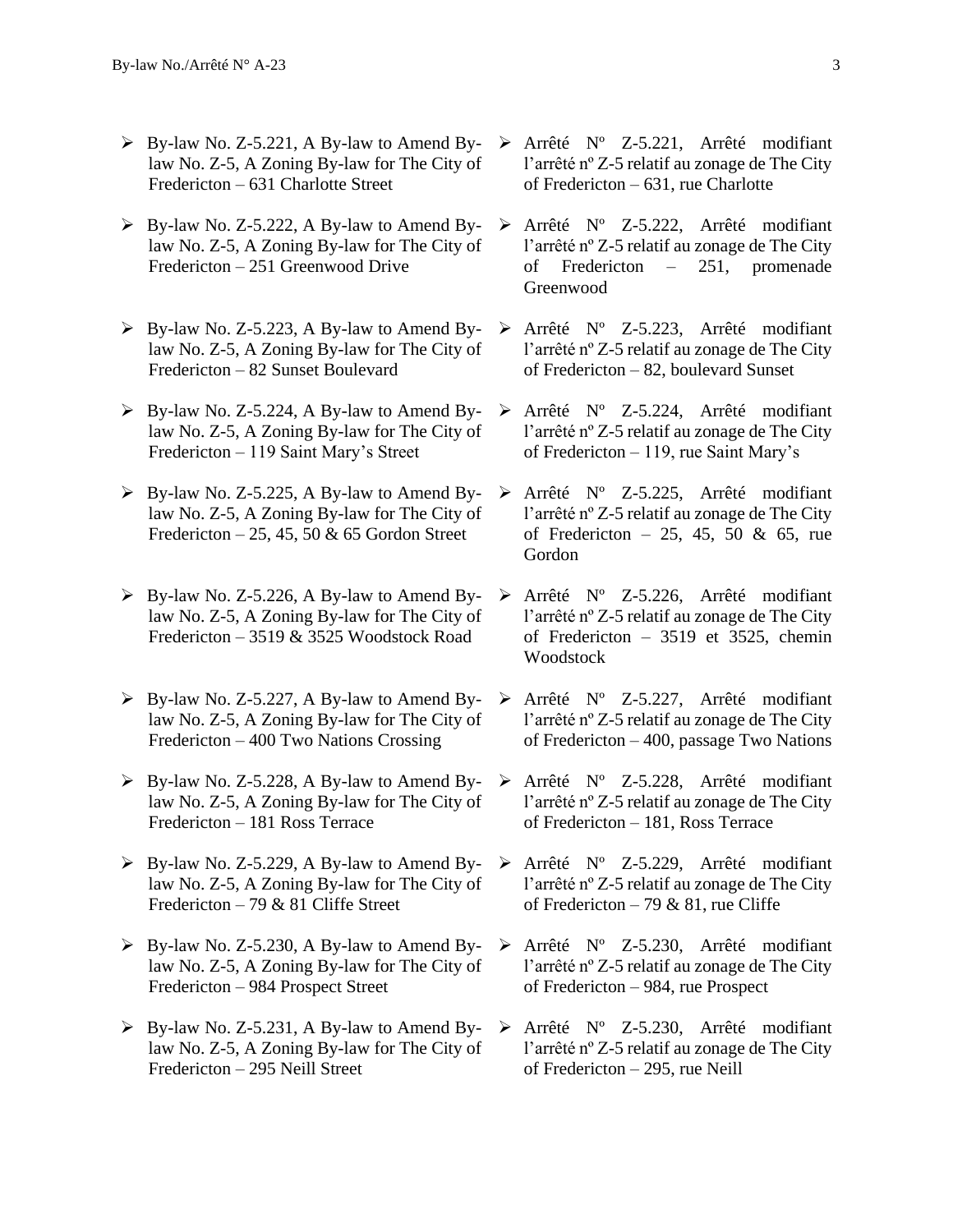- ➢ Consideration of sanctions to be imposed ➢ Examen des sanctions éventuelles à pursuant to Section 11.22 of By-law No. A-22, A By-law Establishing a Code of Conduct for Members of City Council of the City of Fredericton
- ➢ Disaster Mitigation and Adaptation Fund ➢ Accord de programme du Fonds Program Agreement
- 
- 
- $\geq$  63 Brunswick Street Lease with Second  $\geq$  63, rue Brunswick–Location auprès de Nature Outdoors Inc.
- $\geq 1216$  Regent Street Memorandum of Understanding and Right of First Refusal with John Howard Society
- ➢ Landowner Tree Planting Agreement Campbell Creek
- ➢ Conservation Easement with Nashwaak ➢ Servitude de conservation conclue avec la Watershed Association
- $\triangleright$  Closing Extension Agreement Colpitts Developments Ltd.
- ➢ Nashwaaksis Middle School Memorandum of Understanding and Joint Use Agreement for Pickleball and Tennis Courts – Dept. of **Education**
- ➢ Agreements, contracts, deeds or any other document with respect to land acquisition for the Brookside Drive Infrastructure Upgrade project
- ➢ Agreements, contracts, deeds or any other document with respect to the acquisition of land for the Lincoln Trail
- ➢ Agreements, contracts, deeds or any other document with respect to the acquisition of land located off Canada Street
- imposer en vertu de l'article 11.22 du l'Arrêté nº A-22, Arrêté établissant un code de conduite pour les membres du conseil municipal de la Ville de Fredericton
- d'atténuation et d'adaptation en matière de catastrophes
- ➢ Artist Agreement ➢ Accord avec les artistes
- ➢ Agreement Agency of Record ➢ Accord Agence de référence
	- Second Nature Outdoors Inc.
	- $\geq$  1216, rue Regent Protocole d'entente avec la Société John Howard et droit de premier refus
	- ➢ Entente de plantation d'arbres avec les propriétaires - ruisseau Campbell
	- Nashwaak Watershed Association
	- $\geq$  Conclusion de l'accord de reconduction Colpitts Developments Ltd.
	- ➢ École intermédiaire Nashwaaksis Middle School - Protocole d'entente et entente d'utilisation conjointe des courts de tennis et de pickleball - ministère de l'Éducation
	- ➢ Accords, contrats, actes formalistes ou tout autre document concernant l'acquisition de terrains pour les améliorations de l'infrastructure de la promenade Brookside, Phase II
	- ➢ Accords, contrats, actes formalistes ou tout autre document concernant l'acquisition de terrains pour le sentier Lincoln
	- ➢ Accords, contrats, actes formalistes ou tout autre document concernant l'acquisition de terrains situés près de la rue Canada